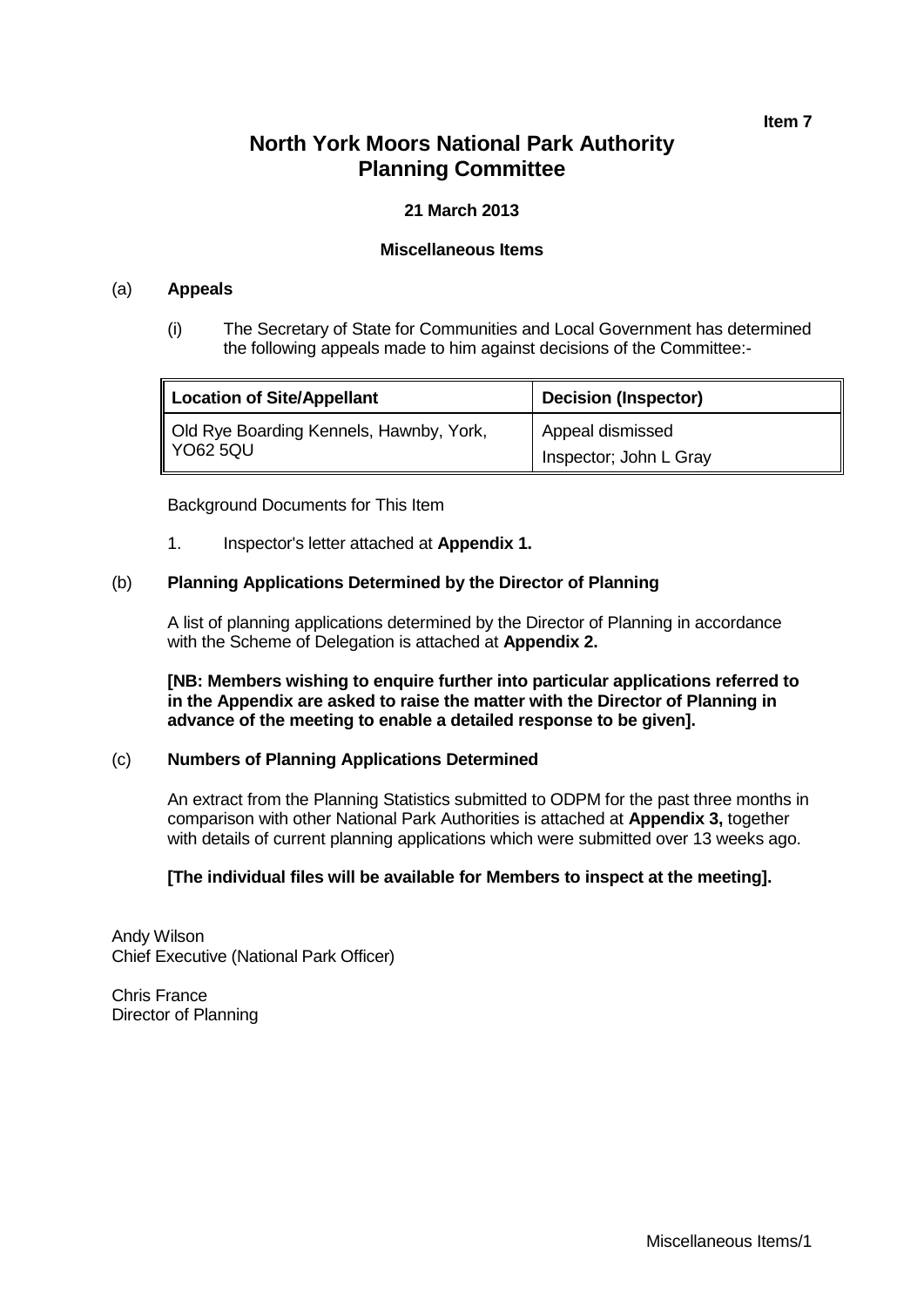

# **Appeal Decision**

Hearing held on 5 February 2013 Site visit made on 5 February 2013

### **by John L Gray DipArch MSc Registered Architect**

**an Inspector appointed by the Secretary of State for Communities and Local Government** 

#### **Decision date: 15 February 2013**

## **Appeal Ref. APP/W9500/A/12/2184340 Old Rye Boarding Kennels, Hawnby, York, YO62 5QU**

- The appeal is made under section 78 of the Town and Country Planning Act 1990 against a refusal to grant planning permission under section 73 of that Act for the development of land without complying with conditions subject to which a previous planning permission was granted.
- The appeal is made by Mr Anthony Pooleman against the decision of the North York Moors National Park Authority.
- The application, ref. NYM/2011/0772/FL, was refused by notice dated 2 April 2012.
- The application sought planning permission for the construction of replacement boarding kennels without complying with a condition attached to planning permission ref. NYM/2005/0707/FL, dated 15 December 2005.
- The condition in dispute is no. 4 which states that: "Within three months of the dwelling hereby permitted being first occupied the existing dwelling shall be demolished and all materials of demolition shall be completely removed from the site".
- The reason given for the condition is: "In order to prevent the retention of two dwellings which would be contrary to policy H6 of the North York Moors Local Plan which allows for replacement dwellings in isolated locations".

## **Decision: the appeal is dismissed.**

#### **Preamble**

1. The Authority says that the 2005 permission was granted because of special circumstances arising from the flooding of the then existing kennels site. The replacement kennels and dwelling have been built. The dwelling was first occupied in 2008 and the original site passed into the appellant's ownership in that year. An application seeking removal of condition no. 4 was made in 2008, refused and subsequently dismissed on appeal in August 2009. The essential difference in circumstances between then and now is that bats are now known to use the existing building, which ought by now, in accordance with the condition, to have been demolished.

#### **Main Issue**

2. The main issue is whether the use or occupation of the existing dwelling by bats, a protected species, is sufficient to justify the removal of condition no. 4 attached to planning permission ref. NYM/2005/0707/FL.

#### **Reasons**

3. Even though building has stood for a significant period of time, the effect of removing condition no. 4 would be to have a new, in the sense of additional, dwelling in countryside. It was precisely to prevent that that the condition was attached to the 2005 permission. There is no other reason. And the reason for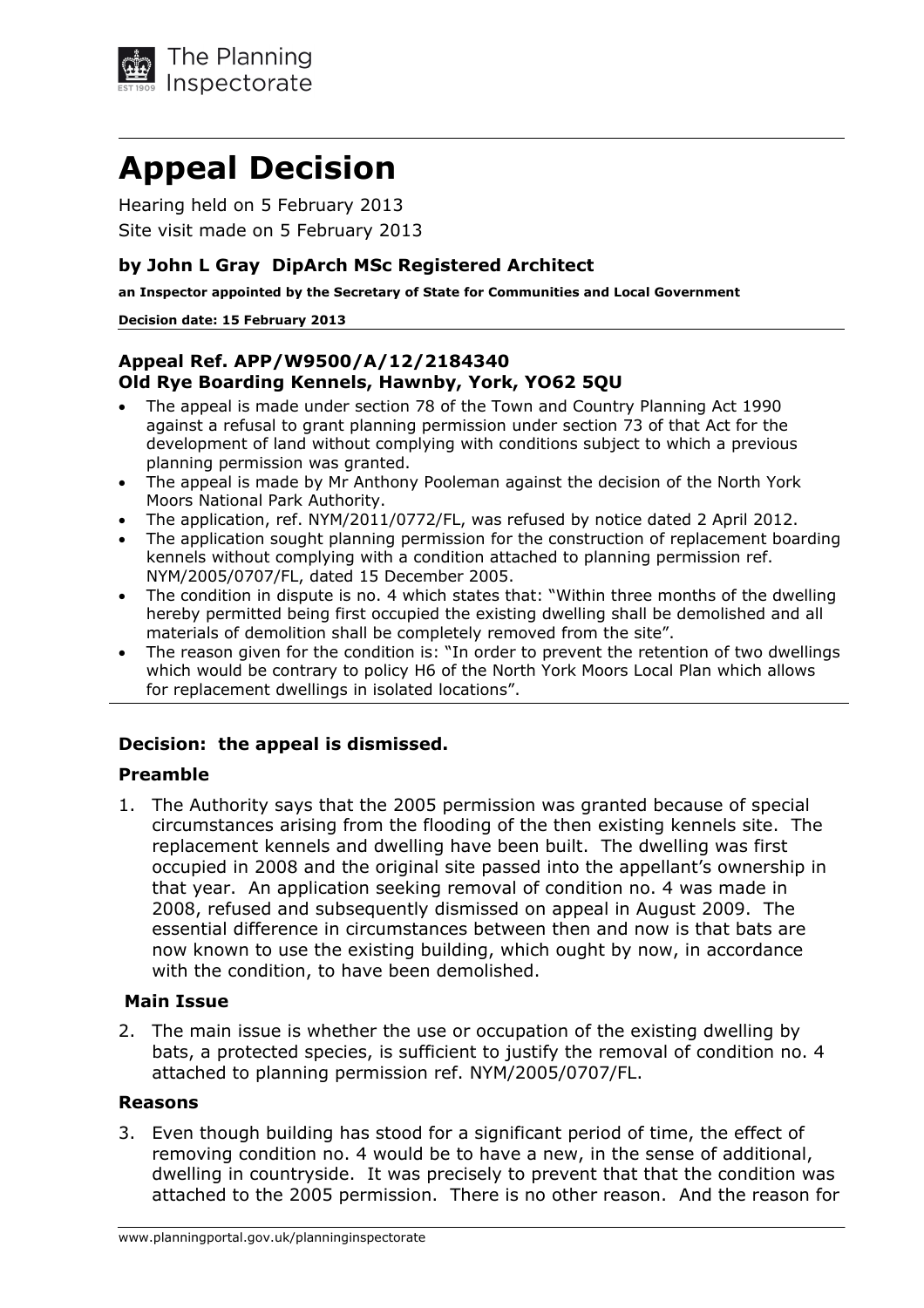the condition was a sound one in planning terms, supported by both local and national policy.

- 4. The Authority was unaware that bats might be using the building in 2005. Not even at the time of the 2008 application was it known to the Authority that bats might be using the building. There was no indication of the presence of bats supporting that application. It was only in 2010 that a bat survey was carried out on behalf of the appellant and subsequently submitted to support the application now subject of this appeal.
- 5. Section 6 of the bat survey notes pre-existing information. The appeal building is not the location of any of the 21 entries in the data base supplied by the North Yorkshire Bat Group. It cannot be known for certain if bats were present in 2005 or, if they were, how they were using the building. It appears that it was not known by the appellant in 2008. One possibility, perhaps, is that they have come to use the building, or use it to any significant extent, only since it ceased to be lived in.
- 6. There is anecdotal evidence that bats were known to be present on or around the site. And the Authority acknowledges that the surrounding area is excellent territory for bats. In the circumstances, however, it cannot be cogently argued that the Authority failed in its responsibility towards bats, as a protected species, in 2005 or 2008.
- 7. The evidence in the 2012 survey of the extent of droppings suggests use by bats of the roof space of the building over a significant period of time. The surveyed number of bat movements is not what one might expect from the evidence on droppings. However, since the survey provides little more than a snap shot in time, comparatively less weight may reasonably given to sightings than to the extent of droppings.
- 8. The 2010 bat survey was used in an application to Natural England for a licence (to carry out an activity which would otherwise be an offence). Natural England declined to issue a licence, essentially for three reasons. Firstly, the survey was considered inadequate. There was thought to be uncertainty whether the structure supported maternity or hibernation roosts; further survey work was suggested "to establish the true status of bats living in this structure" and also of other structures "for their ability to support displaced bats". Secondly, there was no methodology for the demolition work. Thirdly, there was no mitigation proposed. The inadequacy of the survey must be considered the most telling flaw in the application for a licence. Without appropriate information, no reasoned conclusion could have been reached on methodology or mitigation, even had either been proposed.
- 9. A second survey was carried out in July 2012, some three months after the application subject of this appeal was refused. It was submitted to the Authority but not used to make a new application to Natural England for a licence. At a meeting (not attended by the appellant), the Authority was apparently advised by Natural England that there was still insufficient evidence to make any decision in respect of the bats. As a result of the meeting, the Authority has appointed an independent consultant to undertake further survey work, with an emergence survey to be carried out in the spring or summer of this year.
- 10. The 2012 survey proposes mitigation in the form of a 'barn' measuring 12.0m x 7.0m on plan with a ridge height of 5.5m and an eaves-to-ridge dimension of 2.0m. That is not so very different to the size of the existing structure and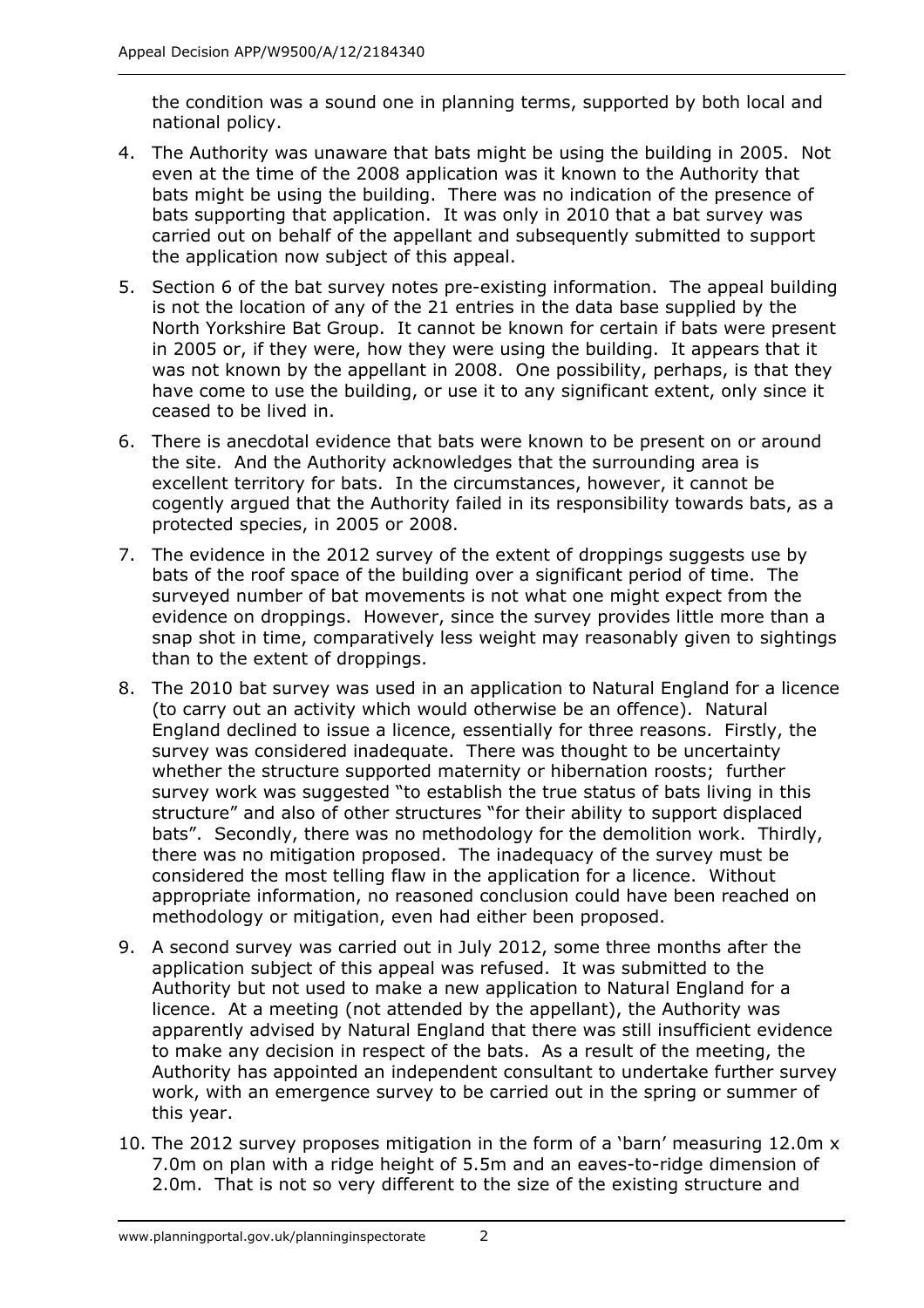seems, on the face of it, to be over-generous by far. Firstly, the building would have a volume below eaves level of almost 300 cubic metres, wholly additional to the volume of the roof space of the existing building presently used by the bats. Secondly, the bats must be assumed to use the building because it is accessible and provides appropriate shelter, not because of its particular dimensions. Height, volume and orientation might be important considerations in mitigation – though only if it is known why and in what numbers the bats are using the existing structure. But that is not known in adequate detail – so neither can it be known what sort of mitigation it might be appropriate to provide if the building were to be demolished.

- 11. Summing up, Natural England considered that the 2010 bat survey provided inadequate evidence for the grant of a licence, and it is reported by the Authority to hold a similar view on the 2012 survey; the Authority itself is undertaking further survey work in order to confirm the position; but, in the meantime, the status of the bats using the building remains unknown, at least in sufficient detail, and what sort of mitigation might be needed or appropriate, if any, is completely unknown.
- 12. On that basis, there is no justification for the removal of condition no. 4 of the 2005 permission. If further survey work were to indicate that demolition of the building would be inappropriate, because significant harm to bats would be unavoidable, then the Authority might wish to reconsider the matter. At present, however, there is no evidence to demonstrate that implementing condition no. 4 would inevitably cause the appellant to offend under the Wildlife and Countryside Act 1981. Condition no. 4 was attached to the permission for sound planning reasons which continue to hold good (the thrust of Policy H6 of the North York Moors Local Plan being carried forward in Core Policy A of the adopted Core Strategy and Development Policies). Core Policy C recognises the need for appropriate action where legally protected species are involved; at present, however, it is not known what that appropriate action might be.

# **Other matters**

# *Landscape impact*

13. In effect, circumstances have not changed since the granting of planning permission in 2005. Both the pre-existing dwelling and the new dwelling and kennels can now be seen in the landscape. They stand on the south side of the river, visually separate from the hamlet on the north side. The juxtaposition of the two dwellings brings a significant sense of development into an otherwise open landscape. That visual impact wholly supports the general thrust of adopted policy, which is restrictive of new dwellings in the countryside in other than particular circumstances.

# *Flood risk*

14. The 2005 planning permission was granted because of flood damage to the then existing kennels and dwelling. Whatever the likely frequency of that flood event, it demonstrated that a risk exists. The Environment Agency is content that condition no. 4 could be deleted – but only subject to extensive conditions being placed on re-occupation of the dwelling. Some of those conditions seem, at first glance, to be unduly onerous; discussion at the hearing showed, however, that what is sought could be secured by conditions satisfying the tests and guidance in Circular 11/95. Nevertheless, flood risk was not the reason why condition no. 4 was attached to the 2005 permission and the ability now to satisfy requirements does not carry any weight in this appeal decision.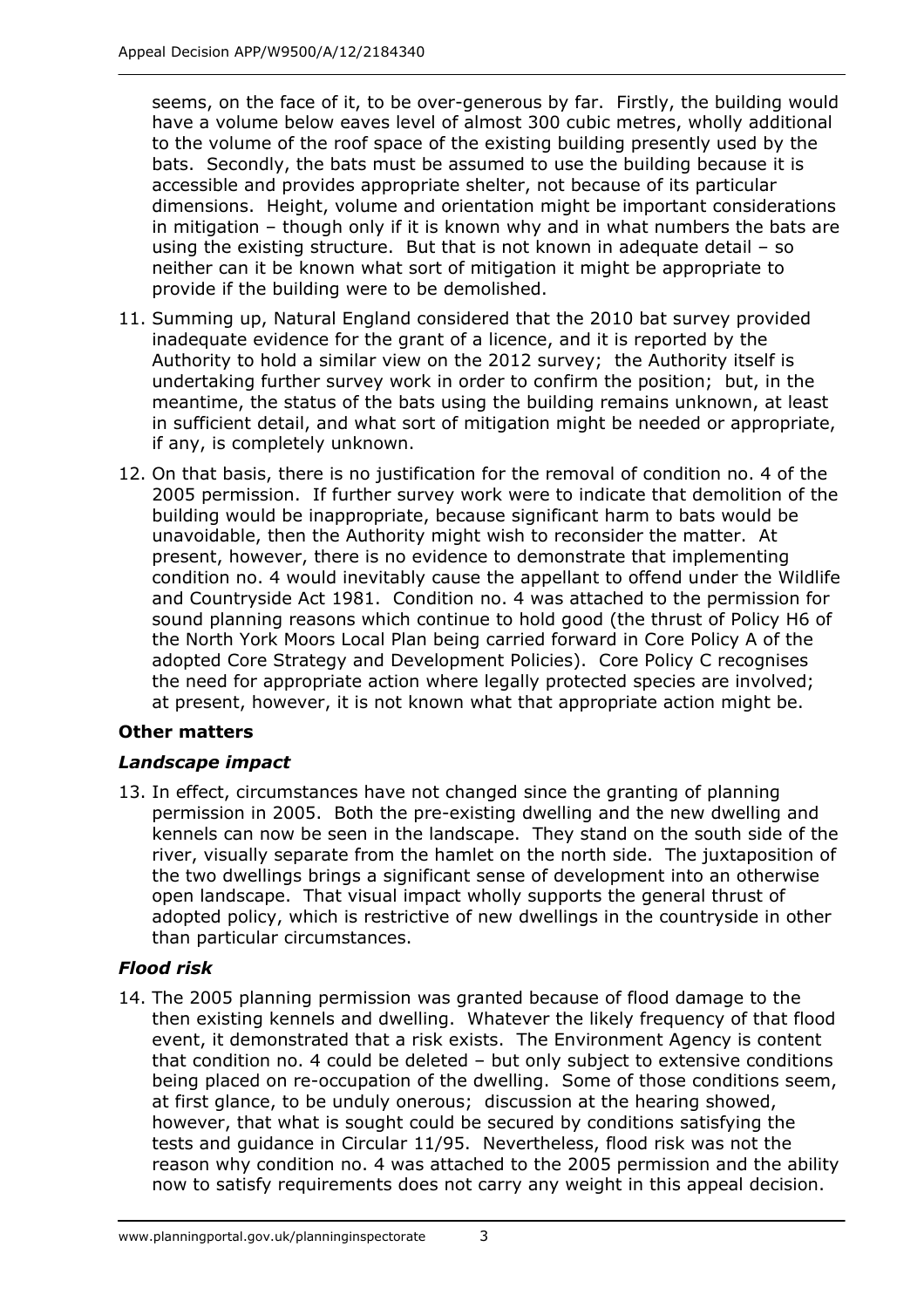# *Housing*

15. Present policy is effectively the same now as it was in 2005. Re-occupation of the building as a dwelling should be subject to essentially the same assessment process as applied in 2005, when the judgement was that there was no justification for retention of the existing dwelling on occupation of its replacement. If the use of the building by bats were now to justify allowing the appeal, occupation of the dwelling ought to be restricted as provided for in Core Policy J. That said, housing need or demand cannot attract any weight in coming to a decision on this appeal.

## **Conclusion**

16. On the main issue, there is inadequate evidence to demonstrate that implementing condition no. 4 of planning permission ref. NYM/2005/0707/FL by demolishing the existing building would necessarily cause disturbance to bats amounting to an offence under the Wildlife and Countryside Act 1981. The condition reflects sound planning judgement and there is no other matter which now diminishes the reason for attaching it.

*John L Gray* 

Inspector

# **APPEARANCES**

FOR THE APPELLANT: Paul Osborne Agent Anthony Pooleman Appellant

FOR THE LOCAL PLANNING AUTHORITY:

Andrew Muir Planning Enforcement Team Leader, North York Moors National Park Authority Chris France Director of Planning, North York Moors National Park Authority

## **DOCUMENTS submitted at the hearing**

- 1 Fair copy of drawing showing barn proposed as mitigation
- 2 Letter of support from Mr Barry Nicholson, dated 29 January 2013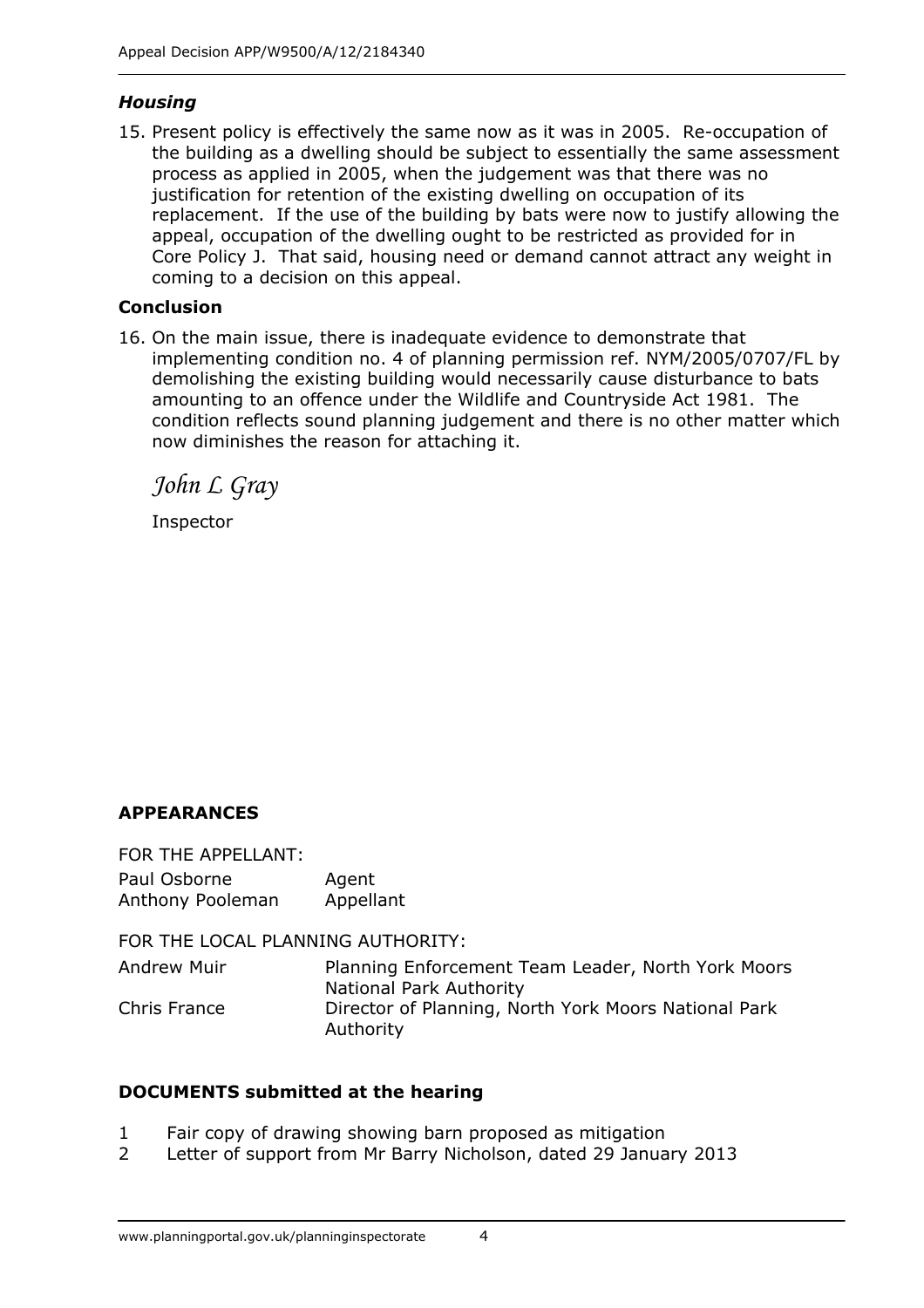| List of Planning Applications Determined by the Director of Planning<br>for the Period from 29/01/2013 to 06/03/2013<br>in the Following Order and then by District:<br>Delegated Planning Applications;<br>Post Committee Applications;<br>on Expiration of Advertisement;<br>on Receipt of Amended Plans and Further Observations;<br>Approval of Conditions;<br>Applications Adjacent to the Park (3024);<br>Notifications Under Schedule 2, Part 6/7, of<br>The Town & Country Planning (General Permitted Development) Order 1995 |                                                                                                                                                                                                                                                                                                                                 |            |
|----------------------------------------------------------------------------------------------------------------------------------------------------------------------------------------------------------------------------------------------------------------------------------------------------------------------------------------------------------------------------------------------------------------------------------------------------------------------------------------------------------------------------------------|---------------------------------------------------------------------------------------------------------------------------------------------------------------------------------------------------------------------------------------------------------------------------------------------------------------------------------|------------|
| NYM/2012/0493/FL                                                                                                                                                                                                                                                                                                                                                                                                                                                                                                                       | Approved<br>conversion of garage to form residential annexe accommodation<br>at Four Wynds, Whorl Hill, Faceby for Mrs S Barnfather                                                                                                                                                                                             | 26/02/2013 |
| NYM/2012/0629/NM                                                                                                                                                                                                                                                                                                                                                                                                                                                                                                                       | Approved<br>non material minor amendment of planning approval<br>NYM2/076/0146 to allow amended porch design, amended garage<br>door details, revised window details, removal of side door to<br>garage and replacement of concrete tiles with pantiles on front<br>elevation at Croft House, Ingleby Greenhow for Mr Ben Brown | 14/02/2013 |
| NYM/2012/0722/FL                                                                                                                                                                                                                                                                                                                                                                                                                                                                                                                       | Approved<br>alterations and construction of single storey extensions at<br>The Spinney, Boltby for Mr Christopher Blundell                                                                                                                                                                                                      | 07/02/2013 |
| NYM/2012/0775/LB                                                                                                                                                                                                                                                                                                                                                                                                                                                                                                                       | Granted<br>Listed Building consent for alterations and construction of single<br>storey extensions at The Spinney, Boltby for Mr Christopher Blundell                                                                                                                                                                           | 07/02/2013 |
| NYM/2012/0802/FL                                                                                                                                                                                                                                                                                                                                                                                                                                                                                                                       | Approved<br>erection of timber shed and flue pipe to north elevation of annexe<br>at The Old Hall (Annexe), Battersby for Mr P Finn                                                                                                                                                                                             | 29/01/2013 |
| NYM/2012/0841/FL                                                                                                                                                                                                                                                                                                                                                                                                                                                                                                                       | Approved<br>construction of replacement garage at Beech View,<br>Carlton-in-Cleveland for Mr J Faulkner                                                                                                                                                                                                                         | 11/02/2013 |
| NYM/2012/0844/FL                                                                                                                                                                                                                                                                                                                                                                                                                                                                                                                       | Approved<br>construction of replacement porch, 2 no. dormer windows to front<br>elevation, pitched roof over flat roof two storey extension,<br>conservatory and re-roofing and re-cladding works to domestic<br>outbuildings (retrospective) at The Coach House, Dikes Lane,<br>Great Ayton for Mr Paul Nelson                 | 13/02/2013 |
| NYM/2012/0845/FL                                                                                                                                                                                                                                                                                                                                                                                                                                                                                                                       | Approved<br>construction of replacement garage and log store with games<br>room above following demolition of existing garage and utility<br>building at Undercliffe Hall, Dikes Lane, Great Ayton for<br>Mr Rob Lacy                                                                                                           | 14/02/2013 |
| NYM/2013/0001/FL                                                                                                                                                                                                                                                                                                                                                                                                                                                                                                                       | Approved<br>erection of an agricultural storage building at Swainstye Farm,<br>Osmotherley for L Dent & Sons                                                                                                                                                                                                                    | 06/02/2013 |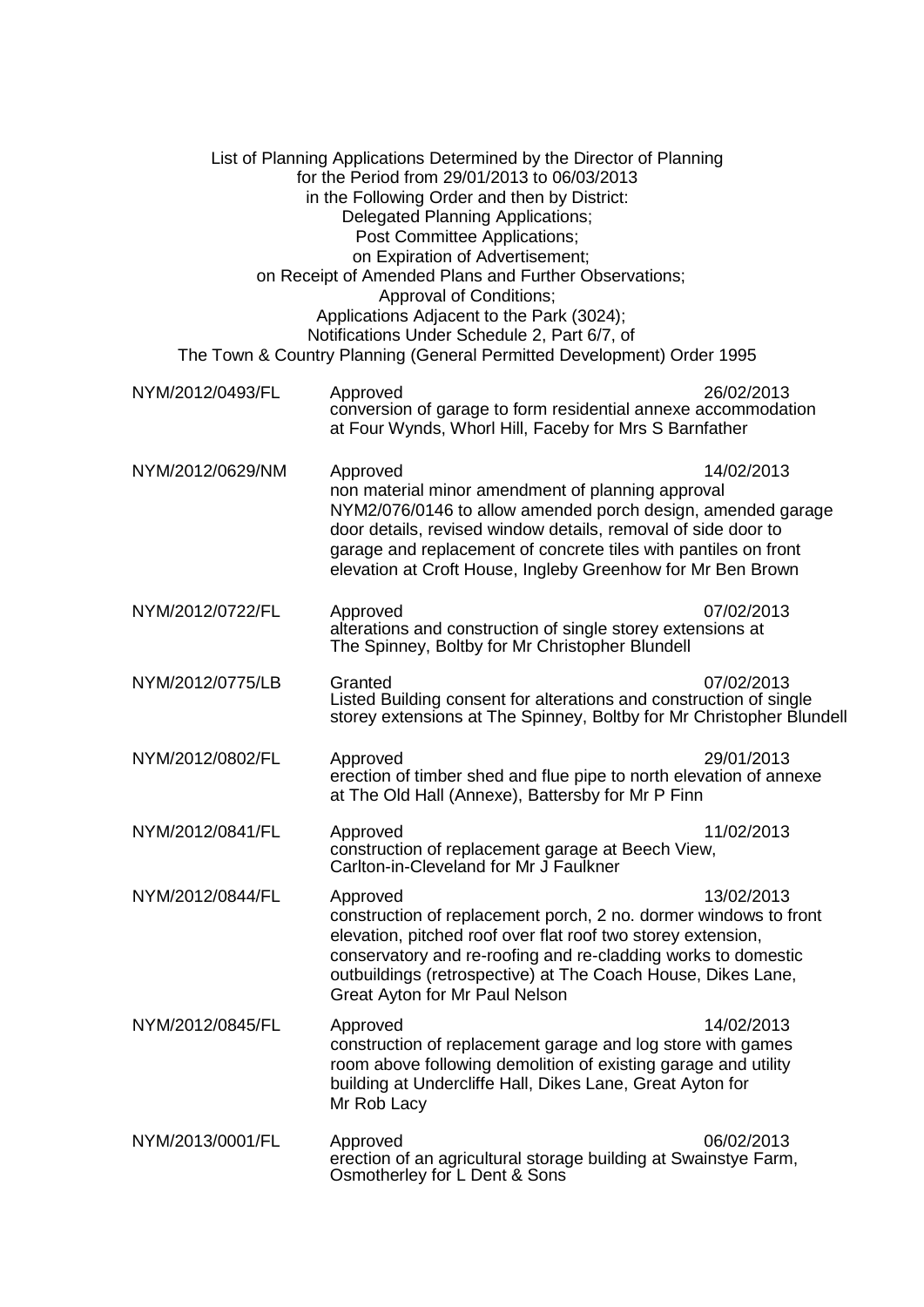| NYM/2013/0009/FL | Approved<br>construction of replacement conservatory and hipped roofs to<br>dormer windows together with enlargement of vehicular<br>hardstanding area at The Croft, Clack Lane, Osmotherley<br>for Mr & Mrs Goacher                                   | 01/03/2013 |
|------------------|--------------------------------------------------------------------------------------------------------------------------------------------------------------------------------------------------------------------------------------------------------|------------|
| NYM/2012/0811/FL | Approved<br>construction of extension to agricultural grain store building<br>at land above Greengate Lane, Thornton le Dale for Mr Alwyn<br>Dudley-Smith                                                                                              | 12/02/2013 |
| NYM/2012/0821/LB | Granted<br>Listed Building consent for reinstatement of internal wall together<br>with removal of fireplace at The Old Vicarage, Sinnington<br>for Mrs Alison Pritchard                                                                                | 31/01/2013 |
| NYM/2012/0834/FL | Approved<br>construction of garden room extension together with retaining<br>walls and creation of flagged terrace at Three Tuns Cottage,<br>Low Mills, Farndale for Mr & Mrs P Hartley                                                                | 12/02/2013 |
| NYM/2012/0835/LB | Granted<br>Listed Building consent for construction of garden room extension<br>together with retaining walls, creation of flagged terrace and<br>internal alterations at Three Tuns Cottage, Low Mills, Farndale<br>for Mr & Mrs P Hartley            | 12/02/2013 |
| NYM/2012/0836/FL | Approved<br>construction of single storey extension to vets practice<br>at Halfway Barn, Gray Lane, Hutton le Hole for Grace Lane Vets                                                                                                                 | 06/02/2013 |
| NYM/2012/0838/FL | Approved<br>construction of entrance and access road to serve proposed Dalby<br>Maze at western edge of Housedale within Dalby Forest for<br><b>Forestry Commission</b>                                                                                | 18/02/2013 |
| NYM/2012/0839/FL | Approved<br>construction of 3 no. single track cycle trails at Dalby Forest,<br><b>Pickering for Forestry Commission</b>                                                                                                                               | 04/03/2013 |
| NYM/2012/0840/FL | Approved<br>construction of new entrance and access road together with<br>enlargement of existing hardstanding area and widening of<br>section of existing road at Adderstones Field within Dalby Forest<br>for Forestry Commission                    | 18/02/2013 |
| NYM/2012/0850/FL | Approved<br>removal of condition 1 of planning approval NYM/2011/0114/FL to<br>allow the permanent siting of a timber agricultural workers dwelling<br>at The Owls, Woodlands Poultry Farm, Blansby Park Lane,<br>Pickering for Mr & Mrs A & S Wardell | 04/02/2013 |
| NYM/2013/0002/FL | Approved<br>installation of 1 no. enlarged replacement double glazed timber<br>window, cill and lintel to gable end at The Laurels, Moor Lane<br>Sinnington for Mr Andrew Neil Campbell                                                                | 27/02/2013 |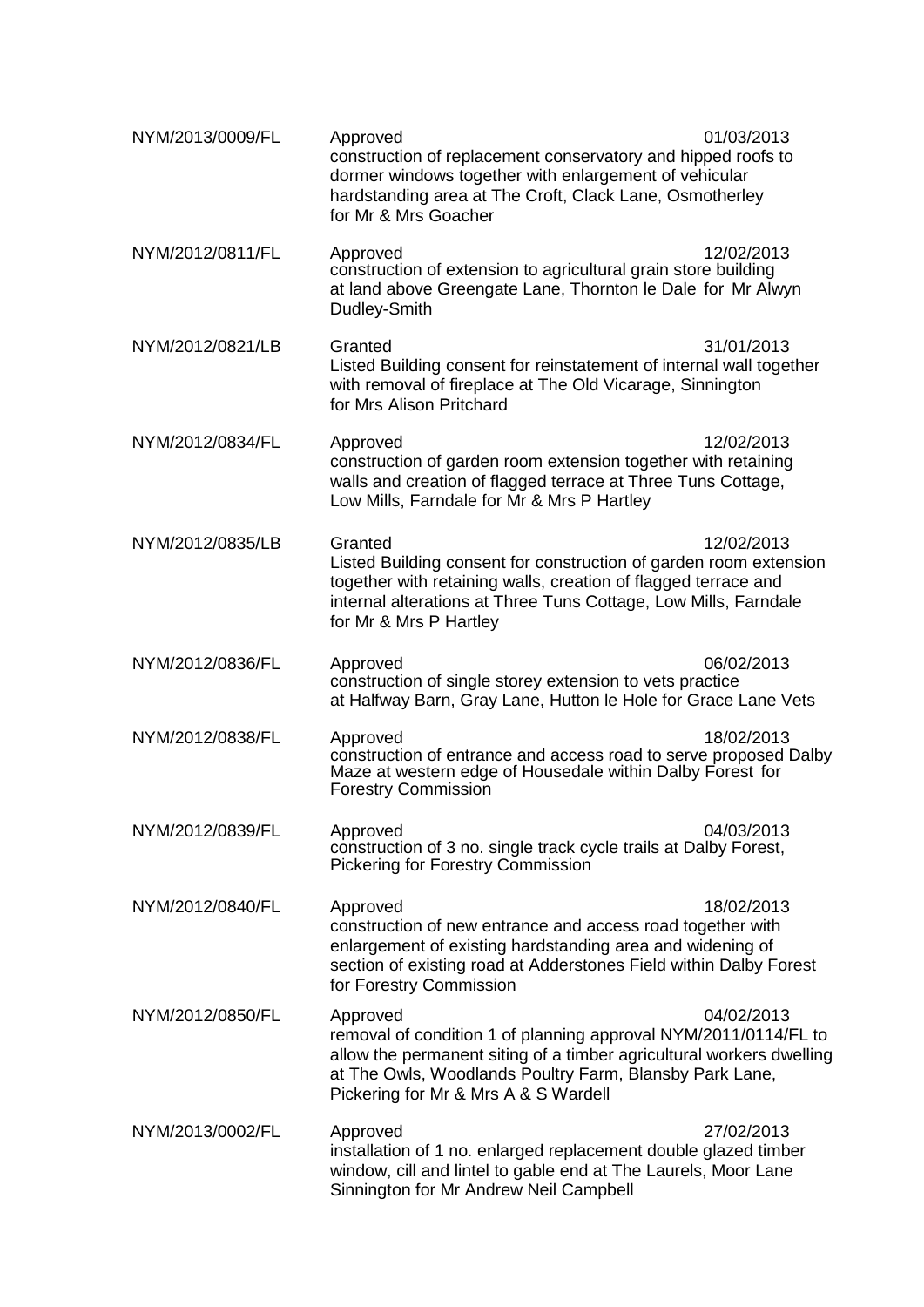| NYM/2013/0012/FL | Approved<br>erection of a covered walkway at The Royal Oak, Gillamoor<br>for Holf Leisure Limited                                                                                                                     | 04/03/2013 |
|------------------|-----------------------------------------------------------------------------------------------------------------------------------------------------------------------------------------------------------------------|------------|
| NYM/2013/0013/LB | Granted<br>Listed Building consent for erection of covered walkway and<br>internal alterations at The Royal Oak, Gillamoor for Holf Leisure<br>Limited                                                                | 04/03/2013 |
| NYM/2013/0054/NM | Approved<br>non material amendment to planning approval NYM/2012/0638/FL<br>to allow the enlargement of porch at The Orchard, Baxtons Road,<br>Helmsley for Mr Martin Constantine                                     |            |
| NYM/2013/0059/NM | Approved<br>non material amendment to planning approval NYM/2006/1012/FL<br>to allow painted render external finish to rear basement wall<br>at 1-5 Canons Garth Lane, Helmsley for St Catherines<br>Developments Ltd | 04/03/2013 |
| NYM/2012/0728/FL | Approved<br>change of use of land to form a manege for hobby equestrian use<br>and erection of associated fencing at Meadowcroft Farm,<br>Ugthorpe for Mr Christopher Brignall                                        | 01/02/2013 |
| NYM/2012/0768/AD | Granted<br>advertisement consent for the display of 6 no. signs with<br>associated lighting at Downe Arms, 3 High Street, Castleton<br>for Punch Partnerships PLC                                                     | 14/02/2013 |
| NYM/2012/0786/FL | Approved<br>conversion of outbuilding/store to form holiday letting cottage<br>at Cedar Shingles, West Lane, Cloughton for Mr Michael<br>Stonehouse                                                                   | 14/02/2013 |
| NYM/2012/0801/LB | Granted<br>Listed Building consent for the display of 6 no. signs with<br>associated lighting at Downe Arms, 3 High Street, Castleton<br>for Punch Partnerships PLC                                                   | 14/02/2013 |
| NYM/2012/0803/LB | Granted<br>Listed Building consent for erection of 2 no. flue pipes<br>at Shepherds Cottage, Stormy Hall Farm, Botton Village,<br>Danby for The Camphill Trust                                                        | 31/01/2013 |
| NYM/2012/0813/FL | Approved<br>erection of piggery building at East Cliffe Lodge, Cliff Road,<br><b>Staithes for Mr Sam Barker</b>                                                                                                       | 08/02/2013 |
| NYM/2012/0817/FL | Approved<br>construction of replacement detached garage at Welburn Church<br>Lane, Fylingthorpe for Mr & Mrs McInerny                                                                                                 | 06/02/2013 |
| NYM/2012/0832/FL | Approved<br>proposed infilling of land to form level field together with provision<br>of culvert at land off East Barnby Lane, East Barnby for<br>Mulgrave Estate                                                     | 18/02/2013 |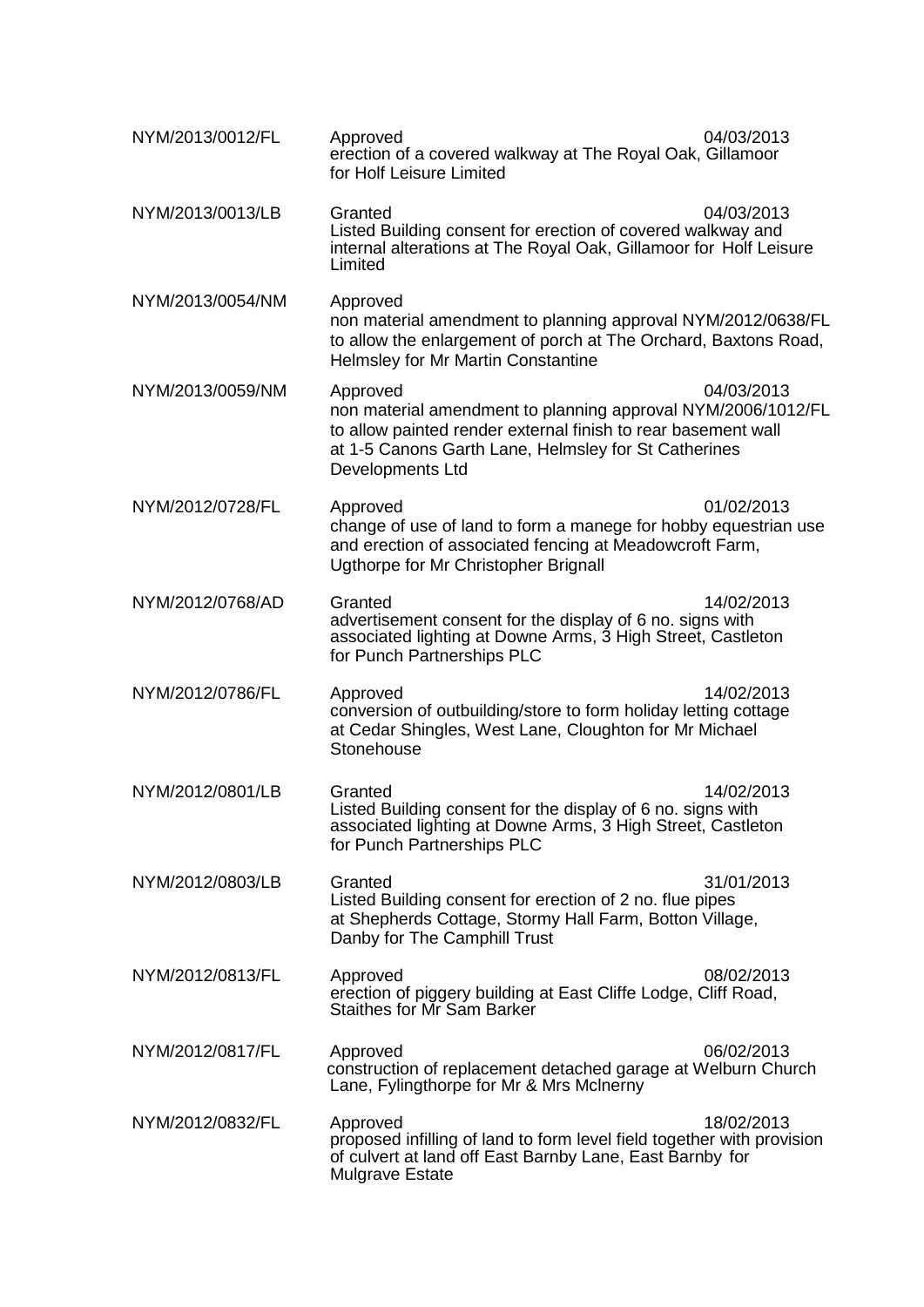| NYM/2012/0837/FL | Approved<br>use of land for the siting of 3 no. camping pods with associated<br>access track ancillary to The Falcon Inn at The Falcon Inn,<br>Whitby Road, Cloughton for Ray Owen Waste Disposal                         | 07/02/2013 |
|------------------|---------------------------------------------------------------------------------------------------------------------------------------------------------------------------------------------------------------------------|------------|
| NYM/2012/0851/FL | Approved<br>construction of 1 no. dwelling with associated access, parking<br>and landscaping works at rear of 24 Castlegate, East Ayton<br>for Mr & Mrs Anthony Kennedy                                                  | 25/02/2013 |
| NYM/2012/0852/FL | Approved<br>erection of flue pipe at Grosmont Crossing Club, Front Street,<br><b>Grosmont for Grosmont Crossing Club</b>                                                                                                  | 04/03/2013 |
| NYM/2013/0003/FL | Approved<br>insertion of 1 no. replacement rooflight at Daisy Bank Cottage,<br>Sunnyside, Robin Hoods Bay for Mrs Suzanne Hart                                                                                            | 27/02/2013 |
| NYM/2013/0033/NM | Approved<br>non material amendment to planning approval NYM2007/1050/FL<br>to allow revised internal layout and alterations to approved<br>rooflights at Crag House Farm, Danby Head, Danby for<br>Mr & Mrs D Nightingale | 21/02/2013 |

## **Notifications**

None

#### **Applications Determined by the Director of Planning on Expiry of Advertisement, Receipt of Further Amended Plans and Observations**

| NYM/2011/0290/FL   | Erection of 8 no. affordable dwellings and associate landscaping,<br>access, parking and land drainage arrangements (provision of<br>SUDS pond) (revised scheme to NYM/2010/0227/FL) at land on<br>Hinderwell Lane, Runswick Bay                                                                                                                                                                                 |
|--------------------|------------------------------------------------------------------------------------------------------------------------------------------------------------------------------------------------------------------------------------------------------------------------------------------------------------------------------------------------------------------------------------------------------------------|
|                    | The above planning application was approved by the Planning Committee<br>on 19 July 2012, subject to the signing of a Section 106 Agreement. This<br>has now been received and the application approved with the following<br>informative.                                                                                                                                                                       |
| 1.                 | This consent is issued subject to the terms of the Agreement<br>(under Section 106 of the 1990 Town and Country Planning Act) dated<br>28 February 2013 between the North York Moors National Park Authority<br>and Broadacres Housing Association Limited and John Neil Tristram and<br>Louise Tristram to restrict occupancy, staircasing and secure common<br>ownership of sustainable drainage system land.  |
|                    | Please note amendments to conditions 13, 26 and 27 as follows:                                                                                                                                                                                                                                                                                                                                                   |
| 13.<br><b>DR00</b> | No part of the development hereby permitted shall commence until the<br>sustainable drainage system i.e. SUDS pond has been fully installed in<br>compliance with the details received at the National Park offices on 29<br>June 2012 (HS7218-D-003 Rev D). The development shall be maintained<br>in accordance with these details in perpetuity unless otherwise agreed with<br>the Local Planning Authority. |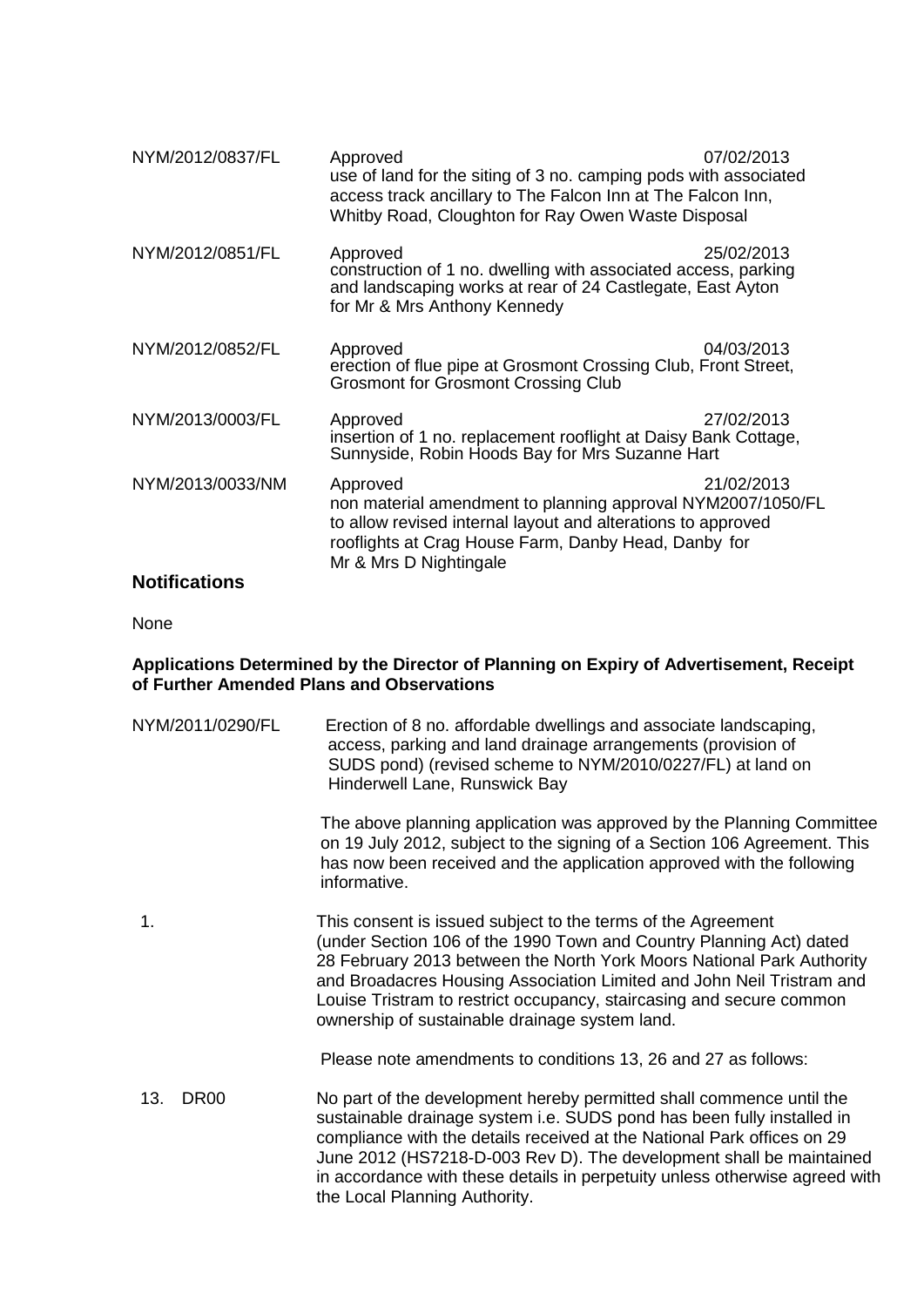| 26.<br>MISC00<br><b>LS01</b><br>27. | The development hereby permitted shall not be brought into use until the<br>air source heat pumps and solar panels are installed throughout the<br>development to provide for 10% of the predicted energy requirements of<br>the development. Details of the solar panels shall be submitted to and<br>approved in writing by the Local Planning Authority prior to their<br>installation. The equipment shall then be installed in accordance with the<br>approved details and shall be maintained in working order unless the prior<br>written agreement of the Local Planning Authority has been obtained.<br>No work shall commence to clear the site in preparation for the<br>development hereby permitted until details of a landscaping scheme for<br>the site have been submitted to and approved in writing by the Local<br>Planning Authority. The scheme shall provide for landscaping of the site<br>and shall include details of bunding and planting in association with the<br>SUDS pond, any existing hedges and trees to be retained on the site<br>together with any measures for managing/reinforcing these and shall<br>specify plant species, sizes and planting densities for any new areas of |                                                                                                                               |
|-------------------------------------|-----------------------------------------------------------------------------------------------------------------------------------------------------------------------------------------------------------------------------------------------------------------------------------------------------------------------------------------------------------------------------------------------------------------------------------------------------------------------------------------------------------------------------------------------------------------------------------------------------------------------------------------------------------------------------------------------------------------------------------------------------------------------------------------------------------------------------------------------------------------------------------------------------------------------------------------------------------------------------------------------------------------------------------------------------------------------------------------------------------------------------------------------------------------------------------------------------------------------|-------------------------------------------------------------------------------------------------------------------------------|
|                                     | planting                                                                                                                                                                                                                                                                                                                                                                                                                                                                                                                                                                                                                                                                                                                                                                                                                                                                                                                                                                                                                                                                                                                                                                                                              |                                                                                                                               |
|                                     | Condition 4 and reason for Condition 4 have been removed and<br>Condition 13 (as amended) and reason for Condition 13 moved<br>to become Condition 30 and reason for Condition 30. The<br>remaining conditions, reasons for conditions and informatives have<br>been renumbered accordingly.                                                                                                                                                                                                                                                                                                                                                                                                                                                                                                                                                                                                                                                                                                                                                                                                                                                                                                                          |                                                                                                                               |
| NYM/2012/0725/RM                    | Reserved matters for construction of 1 no. dwelling and associated<br>access at land between 11 and 19 Porret Lane, Hinderwell                                                                                                                                                                                                                                                                                                                                                                                                                                                                                                                                                                                                                                                                                                                                                                                                                                                                                                                                                                                                                                                                                        |                                                                                                                               |
|                                     | The above planning application has been approved with an<br>amendment to condition 1 as follows:                                                                                                                                                                                                                                                                                                                                                                                                                                                                                                                                                                                                                                                                                                                                                                                                                                                                                                                                                                                                                                                                                                                      |                                                                                                                               |
| TIME <sub>00</sub><br>1.            | The development hereby permitted shall be commenced on or before<br>whichever is the earlier of the following dates:<br>three years from the date of the outline permission (ref<br>i)<br>NYM/2010/0299/OU;<br>the expiration of two years from the final approval of the reserved<br>ii)<br>matters or in the case of approval on different dates, the final approval of the<br>last such matter to be approved.                                                                                                                                                                                                                                                                                                                                                                                                                                                                                                                                                                                                                                                                                                                                                                                                     |                                                                                                                               |
|                                     | Officers are satisfied the local occupancy criteria has been met on<br>the basis that the applicant has lived in Hinderwell Parish within the<br>National Park for 28 years.                                                                                                                                                                                                                                                                                                                                                                                                                                                                                                                                                                                                                                                                                                                                                                                                                                                                                                                                                                                                                                          |                                                                                                                               |
|                                     | Following receipt of the above and the receipt of the amended red and<br>blue line location plan, condition 2 has been amended and reads as follows:                                                                                                                                                                                                                                                                                                                                                                                                                                                                                                                                                                                                                                                                                                                                                                                                                                                                                                                                                                                                                                                                  |                                                                                                                               |
| PLAN01<br>2.                        | The development hereby permitted shall not be carried out other than in<br>strict accordance with the following documents:<br><b>Document No.</b><br><b>Document Description</b><br>Red and Blue Line Location Plan NYK127545<br>06/12/002<br>Site layout proposed<br>06/12/004<br>Elevations proposed<br>06/12/005<br>Outbuildings<br>Ground and first floors proposed<br>06/12/003<br>Letter from agent<br>E-mail confirming use of natural stone                                                                                                                                                                                                                                                                                                                                                                                                                                                                                                                                                                                                                                                                                                                                                                   | <b>Date Received</b><br>21 Feb 2013<br>14 Jan 2013<br>14 Jan 2013<br>04 Jan 2013<br>04 Jan 2013<br>04 Jan 2013<br>07 Jan 2013 |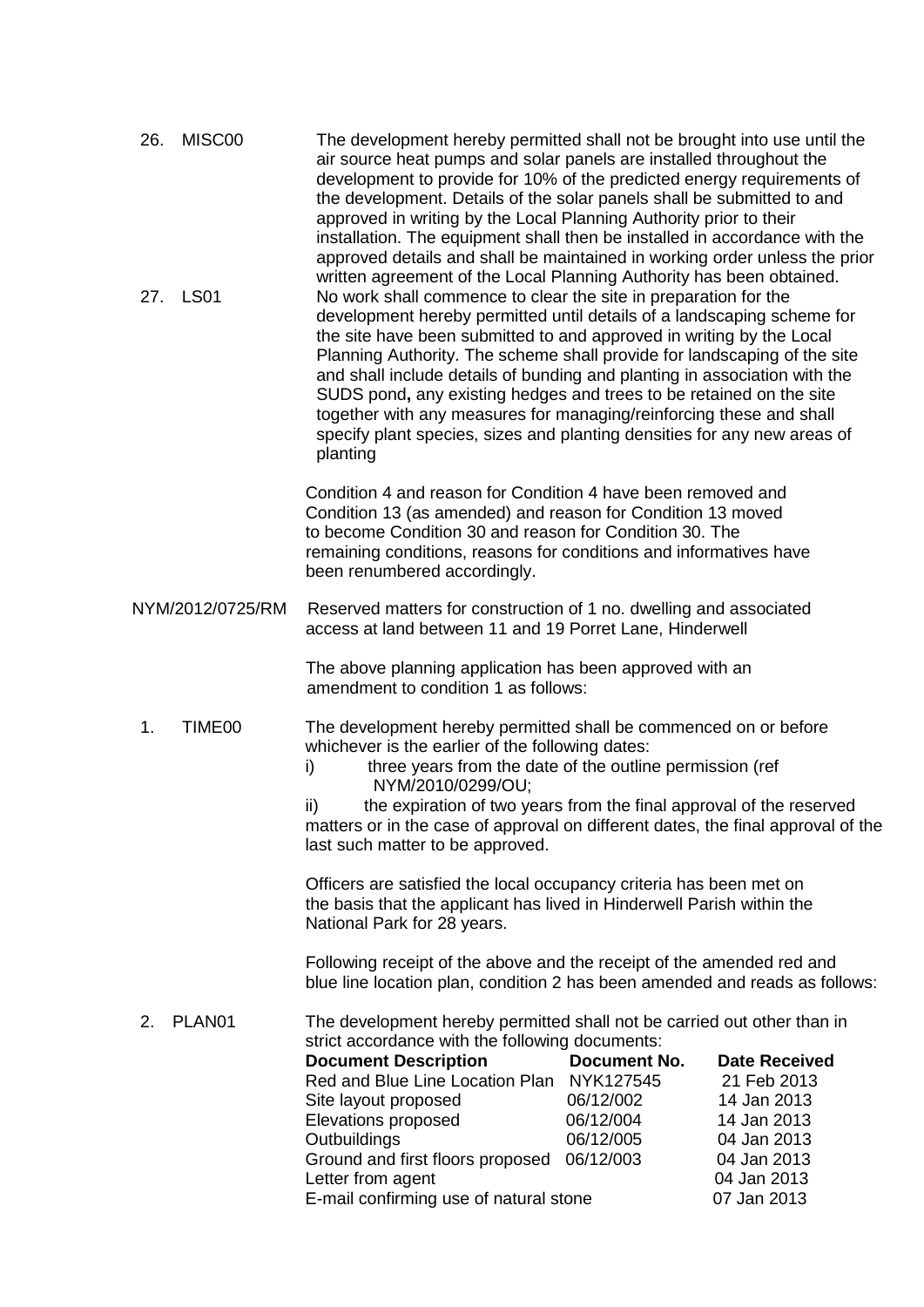Local occupancy proforma 21 Feb 2013 or in accordance with any minor variation thereof that may be approved in writing by the Local Planning Authority.

An additional condition has been added with regards to the highway comments received:

- 29. LNDS11 No work shall commence to clear the site in preparation for the development hereby permitted until full details of the access surfacing have been submitted to and approved in writing by the Local Planning Authority. The access surfacing shall then be implemented in accordance with the approved details and shall be maintained in that condition in perpetuity.
- NYM/2012/0521/CU Change of use of land to form caravan site (maximum of 3 no. static caravans) at land north of 8 - 22 Hinderwell Lane, Runswick

 At Members request the landscaping plan has been redrawn to illustrate the retention of the existing shrub/scrub area to the south of the site. The amended drawing as agreed with Paul Harris and the Horticulturalist acting on behalf of the applicant shows the proposed tree belt repositioned at a minimum of 5 metres to the north of the existing semi-mature trees on the southern site boundary in order that they can be retained rather than removed.

The application has been approved with the following conditions amended:

Condition 5 has been re-worded at Members request and now reads:

5. RSUO00 Three static caravans hereby permitted shall form and remain part of the land associated with the existing dwelling known as Coach House Cottage, Hinderwell Lane and shall not be sold or leased off from the main dwelling or let off except as holiday accommodation in accordance with the terms of condition 4 above without a further grant of planning permission from the Local Planning Authority.

Condition 6 has been re-worded to include reference to the amended landscaping scheme showing existing trees to be retained and revised planting densities and species of new tree planting:

6. LNDS00 All hard and soft landscape works comprised in the approved details of landscaping (plan ref: DER/140/B (final revised 18/01/2013)) shall be carried out no later than the first planting and seeding seasons following the occupation of the buildings or the completion of the development, whichever is the sooner. Any trees or plants planted in accordance with this condition which, within a period of five years from the completion of the development, die, are removed or become seriously damaged or diseased shall be replaced in the current or next planting season with others of similar size and species unless the Local Planning Authority gives written consent to any variation.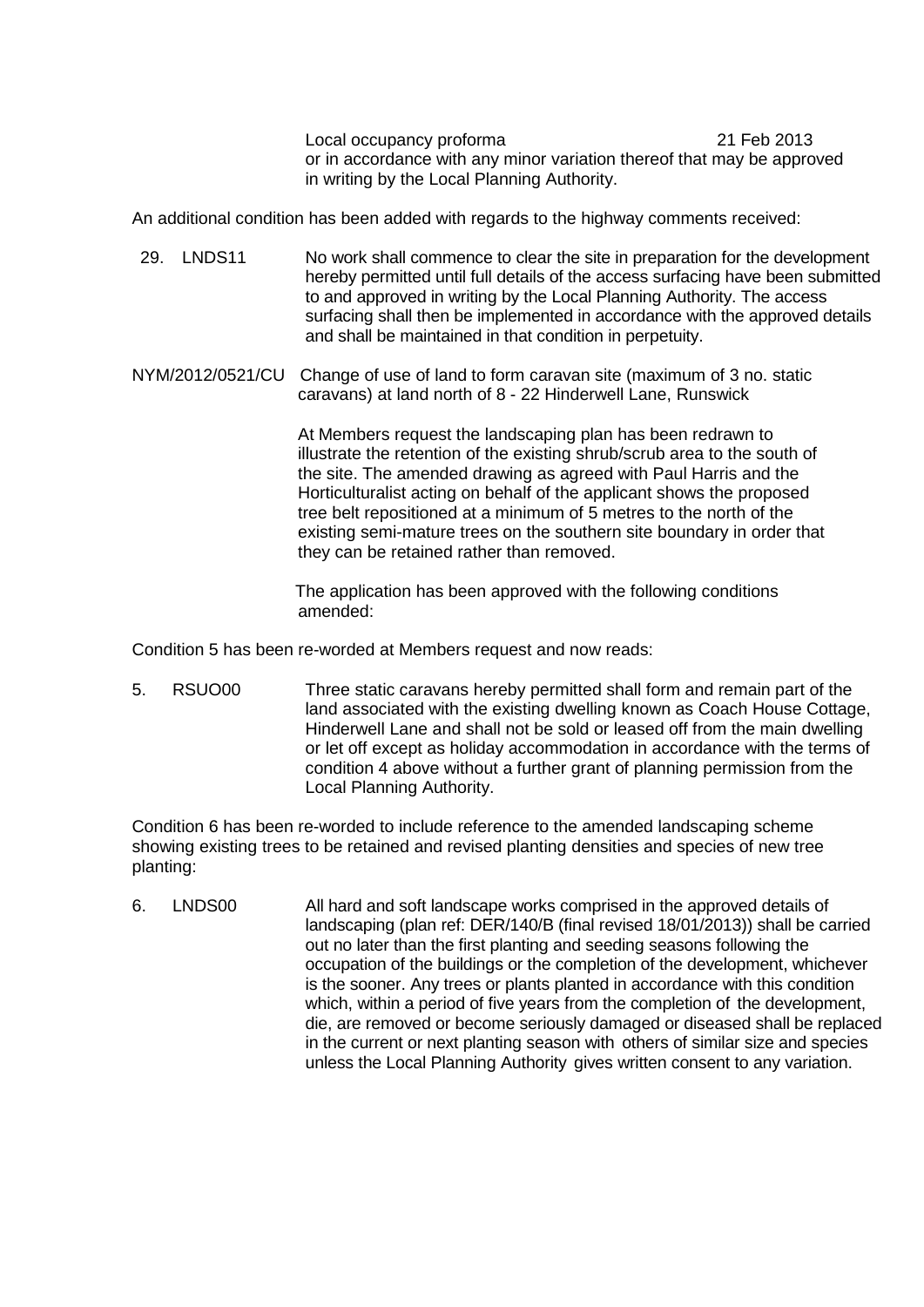NYM/2012/0831/FL Erection of agricultural equipment shed at Coombs Farm, Ainthorpe

 The planning application was approved by the Planning Committee on 21 February 2013. At this Meeting Members requested an additional condition to deal with final levels to ensure the overall height of the building is appropriate, however this is already covered by Condition 5.

 The request from Natural England in terms of works creating noise disturbance to breeding birds is covered in an informative which is to be attached to the decision notice.

 An additional condition has been attached to deal with a second request from Natural England to consider the proposed construction methodology. Natural England requires the applicant to demonstrate how nearby protected areas will be safeguarded and avoided during the construction phase. Once the details are submitted the Authority will consult with Natural England to ensure they are satisfied with the methodology.

 The application has been approved with the following condition added in as Condition 7. Condition 7 as set out on the Committee Report (MISC00) has been changed to Condition 8:

7. GACS00 Prior to any excavation works being undertaken in connection with the development hereby permitted a detailed scheme providing the construction methodology to demonstrate how the nearby protected areas (Special Area of Conservation (SAC), Special Protection Area (SPA) and Site of Special Scientific Interest (SSSI) will be avoided and safeguarded during the construction phase shall be submitted to and approved in writing by the Local Planning Authority. The scheme should include information about vehicular access to the site, storage of materials and machinery, how run off and waste will be controlled and/or stored and how drainage is managed during operational use of the building hereby permitted. Once approved the development shall then be carried out in strict accordance with the approved scheme.

#### **Applications Adjacent to the National Park (3024)**

| Background Documents to this report | File Ref: |
|-------------------------------------|-----------|
| 1. Signed reports- dates as given   | 3022/1    |
| 2. Signed letter - dates as given   | 3024/1    |

Location North York Moors National Park Authority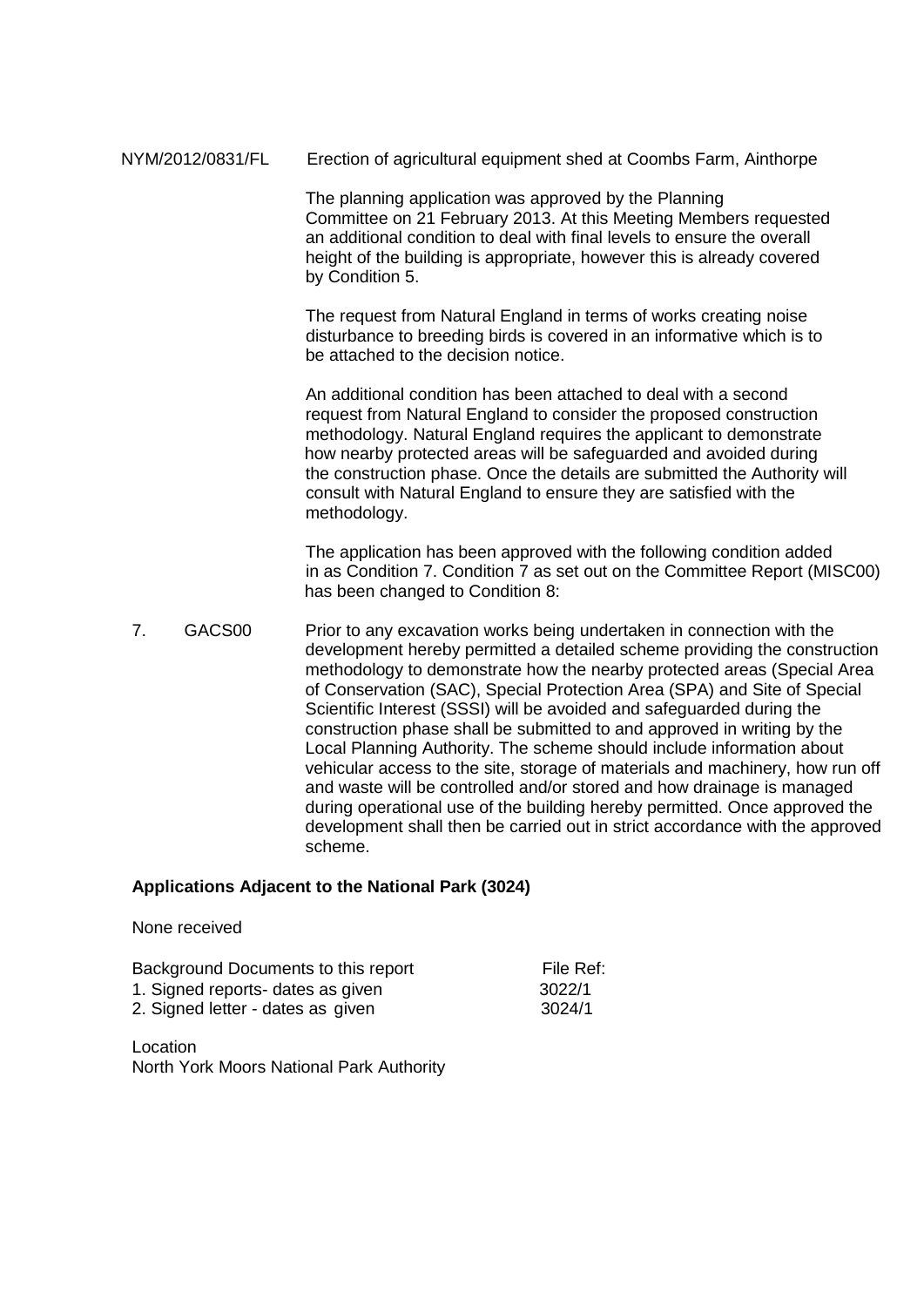#### **Planning Applications Outstanding for More Than 13 Weeks Position as of 28 February 2013**

| 27/04/2010 | NYM/2010/0311/FL  | conversion of existing garage building to form<br>1 no. residential dwelling at The Garage,<br>Stoneley Woods, Fadmoor                                                                                                                    |
|------------|-------------------|-------------------------------------------------------------------------------------------------------------------------------------------------------------------------------------------------------------------------------------------|
|            |                   | <b>Awaiting Section 106 Agreement</b>                                                                                                                                                                                                     |
| 27/09/2010 | NYM/2010/0758/FL  | conversion and partial rebuilding of redundant<br>farm buildings to form four residential units<br>and ancillary storage/garage/farm office<br>(revised scheme to NYM4/025/0009)<br>(retrospective) at Binkleys Farm, Silpho              |
|            |                   | Awaiting confirmation from applicant how<br>they wish to proceed                                                                                                                                                                          |
| 27/09/2010 | NYM/2010/0759/LB  | Listed Building consent for conversion and<br>partial rebuilding of redundant farm buildings<br>to form four residential units and ancillary<br>storage/garage/farm office (revised scheme to<br>NYM4/025/0009A) at Binkleys Farm, Silpho |
|            |                   | Awaiting confirmation from applicant how<br>they wish to proceed                                                                                                                                                                          |
| 13/07/2011 | NYM/2011/0389/FL  | conversion of garage store and vacant shop to<br>form local occupancy letting live/work unit<br>together with 2 no. local occupancy letting<br>dwellings at Central Garage, High Street,<br>Castleton                                     |
|            |                   | Section 106 Agreement negotiations<br>on-going                                                                                                                                                                                            |
| 26/08/2011 | NYM/2011/0552/FL  | construction of 1 no. single storey dwelling<br>with amenity space together with creation of<br>amenity space for existing 2 no. flats at land at<br>Brook Lane, Thornton le Dale                                                         |
|            |                   | Awaiting Section 106 Agreement                                                                                                                                                                                                            |
| 09/11/2011 | NYM/2011/0696/FL  | change of use and alterations to The Surgery<br>to form residential local occupancy letting<br>living accommodation at The Surgery & The<br>Cottage, Spring House Farm, Great<br><b>Broughton</b>                                         |
|            |                   | <b>Awaiting Section 106 Agreement</b>                                                                                                                                                                                                     |
| 12/12/2011 | NYM/2011/0800/CLE | certificate of lawfulness for use of land for the<br>siting of a static caravan for holiday use in<br>excess of ten years at Summerfield Farm,<br>Hawsker                                                                                 |
|            |                   | Awaiting legal advice                                                                                                                                                                                                                     |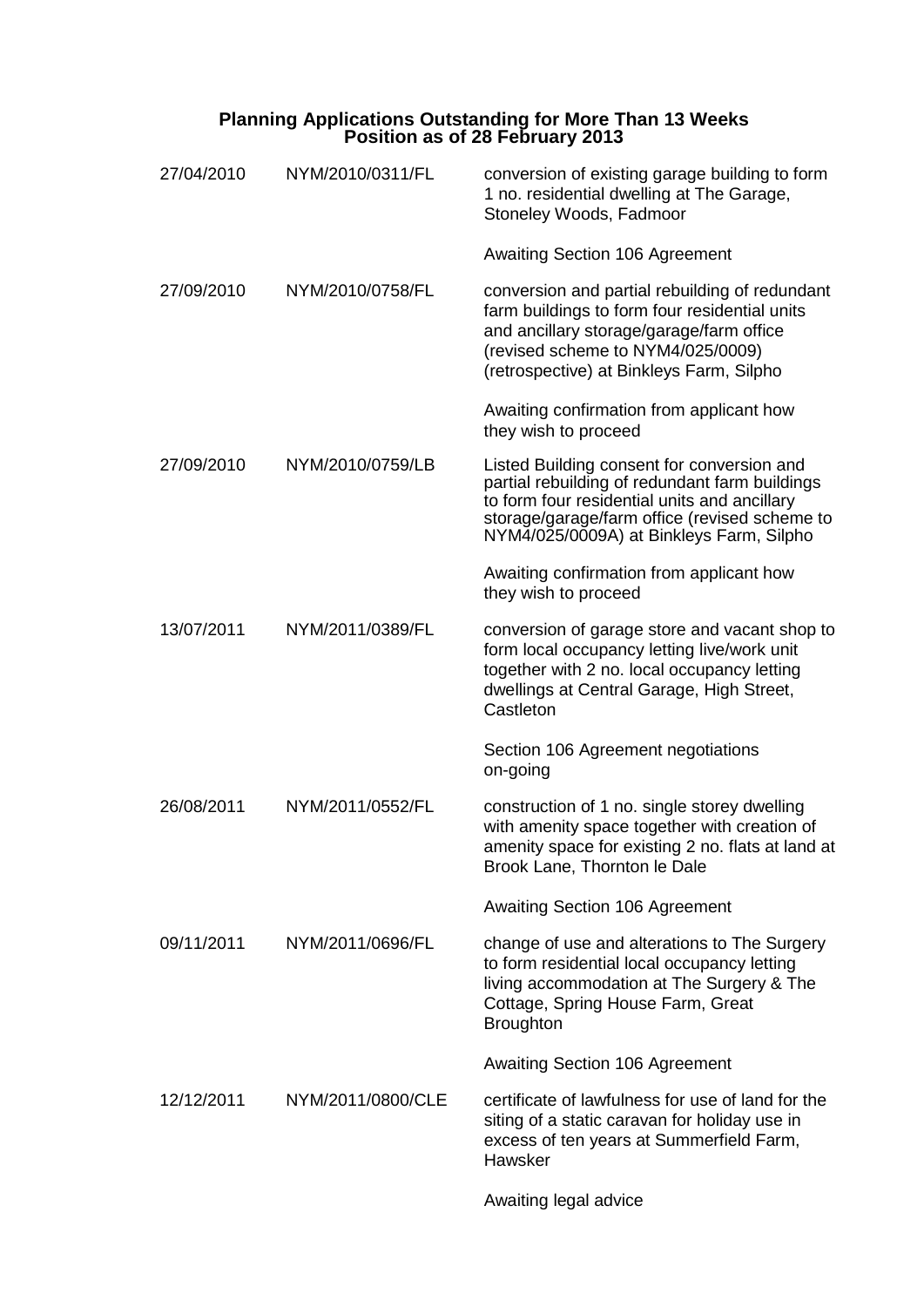| 12/12/2011 | NYM/2011/0813/FL  | alterations and extensions to provide<br>additional floorspace to cafe & shop along<br>with additional storage rooms. Provision of a<br>separate shower and toilet facilities together<br>with use of land for the siting of tents and<br>5 no. camping pods and also overflow parking<br>area at Lordstones, Chop Gate |
|------------|-------------------|-------------------------------------------------------------------------------------------------------------------------------------------------------------------------------------------------------------------------------------------------------------------------------------------------------------------------|
|            |                   | <b>Finalising Section 106 Agreement</b>                                                                                                                                                                                                                                                                                 |
| 13/12/2011 | NYM/2011/0817/CLP | certificate of lawfulness for proposed use of<br>land as a holiday caravan site without<br>restriction on number of caravans or their<br>siting or seasonality of use at Flask<br>Inn Holiday Home Park, Fylingdales                                                                                                    |
|            |                   | Awaiting legal advice                                                                                                                                                                                                                                                                                                   |
| 13/01/2012 | NYM/2012/0008/FL  | variation of condition 4 of planning approval<br>NYM3/028/0007C/PA to allow the 2 no.<br>holiday units to also be used as local<br>occupancy letting units at Chapmans Cottage,<br><b>Cold Kirby</b>                                                                                                                    |
|            |                   | <b>Awaiting Section 106 Agreement</b>                                                                                                                                                                                                                                                                                   |
| 09/02/2012 | NYM/2012/0084/FL  | variation of condition 3 of planning approval<br>NYM/2010/0646/FL to allow the holiday<br>cottages to be used as local occupancy letting<br>dwellings at Church Houses Farm, Farndale                                                                                                                                   |
|            |                   | <b>Awaiting Section 106 Agreement</b>                                                                                                                                                                                                                                                                                   |
| 21/03/2012 | NYM/2012/0154/FL  | variation of condition 3 of planning approval<br>NYM/2003/0923/FL to allow the annexe to be<br>used as a local needs letting dwelling at Lan<br>Franc, Front Street, Grosmont                                                                                                                                           |
|            |                   | <b>Awaiting Section 106 Agreement</b>                                                                                                                                                                                                                                                                                   |
| 02/05/2012 | NYM/2012/0274/CU  | change of use of and alterations and<br>extension to former vicarage community<br>facility (The Hope Room) to form domestic<br>double garage (revised scheme to<br>NYM/2011/0575/CU) together with external<br>alterations to dwelling at The Hope<br>Room and Canons Garth, Canons Garth<br>Lane, Helmsley             |
|            |                   |                                                                                                                                                                                                                                                                                                                         |

Awaiting further revised plans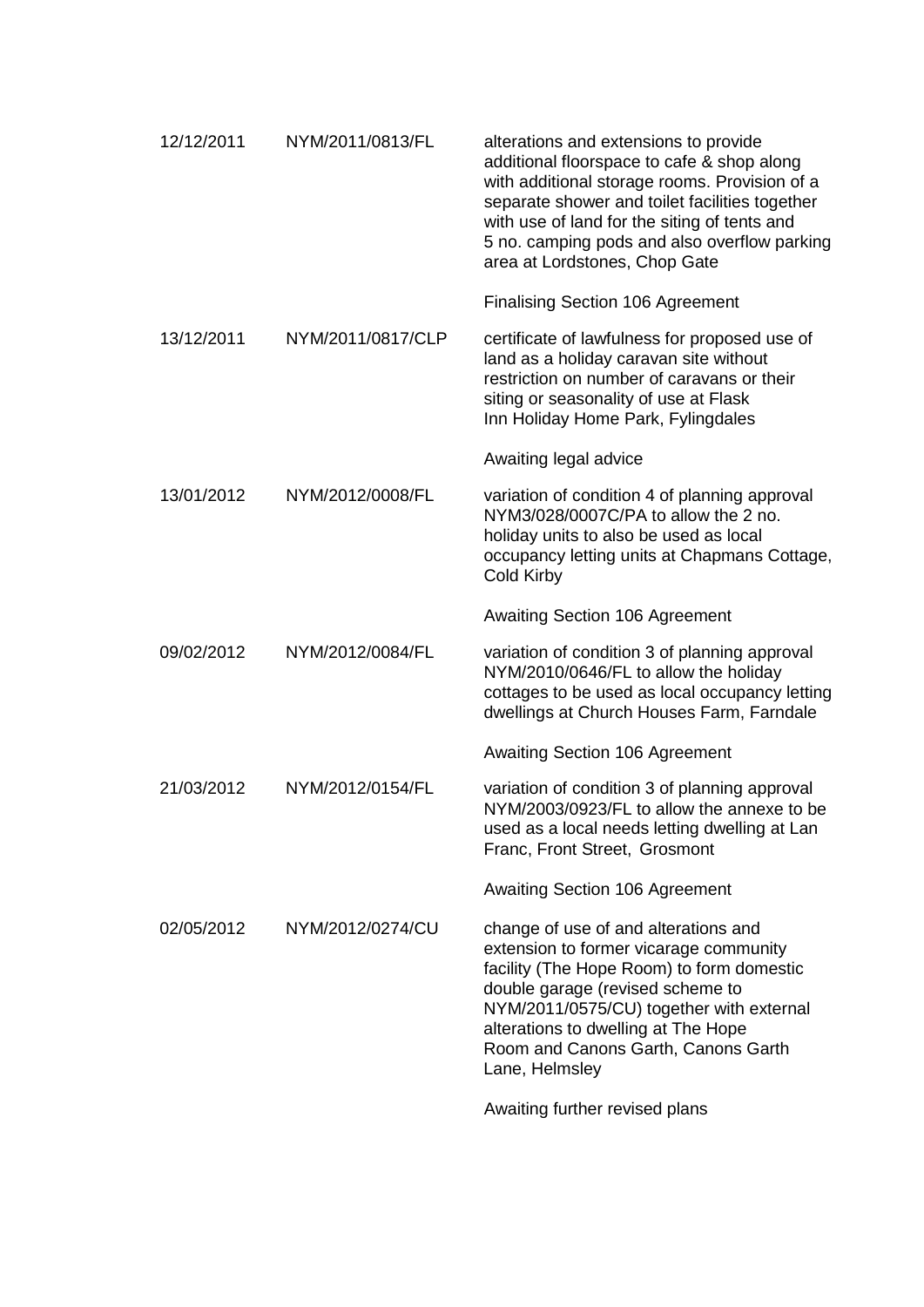| 02/05/2012 | NYM/2012/0275/LB | Listed Building consent for alterations and<br>extension to former vicarage community<br>facility (The Hope Room) to enable its use as<br>a domestic double garage together with<br>internal and external alterations to dwelling at<br>The Hope Room and Canons Garth, Canons<br>Garth Lane, Helmsley |
|------------|------------------|--------------------------------------------------------------------------------------------------------------------------------------------------------------------------------------------------------------------------------------------------------------------------------------------------------|
|            |                  | Awaiting further revised plans                                                                                                                                                                                                                                                                         |
| 06/07/2012 | NYM/2012/0355/FL | conversion of barn to form 2 no. dwellings<br>together with construction of 17 no. dwellings<br>following demolition of accommodation block<br>and storage barn and extension to existing<br>Hotel parking area at land to the rear of the<br>Black Swan & Crown Hotels, Swan Way,<br>Helmsley         |
|            |                  | Amended plans under consideration                                                                                                                                                                                                                                                                      |
| 30/07/2012 | NYM/2012/0518/FL | creation of gated vehicular access<br>(retrospective) at rear of 17 – 21 South End,<br>Osmotherley                                                                                                                                                                                                     |
|            |                  | <b>March Planning Committee</b>                                                                                                                                                                                                                                                                        |
| 14/09/2012 | NYM/2012/0609/FL | erection of temporary timber dwelling at The<br>Old School House, Village Green, Old Byland                                                                                                                                                                                                            |
|            |                  | Awaiting amended details                                                                                                                                                                                                                                                                               |
| 04/10/2012 | NYM/2012/0611/FL | erection of 6 kW wind turbine (maximum<br>height to blade tip 17.8 metres) at Ebberston<br>Common Farm, Langdale End, Scarborough                                                                                                                                                                      |
|            |                  | Awaiting further information from<br>applicant                                                                                                                                                                                                                                                         |
| 26/09/2012 | NYM/2012/0616/FL | conversion of agricultural building to form<br>1 no. local occupancy letting dwelling with<br>associated domestic curtilage and parking<br>area at Borrowby Grange Farm, Borrowby                                                                                                                      |
|            |                  | <b>Awaiting Section 106 Agreement</b>                                                                                                                                                                                                                                                                  |
| 15/11/2012 | NYM/2012/0626/FL | conversion of outbuilding to form 1 no. local<br>occupancy letting dwelling at Red House<br>Farm, Aislaby                                                                                                                                                                                              |
|            |                  | <b>Awaiting Section 106 Agreement</b>                                                                                                                                                                                                                                                                  |
| 09/10/2012 | NYM/2012/0644/FL | variation of condition 2 of planning approval<br>NYM/2011/0667/FL to allow alterations to and<br>insertion of 2 no. additional roof windows at<br>Coombs Farm, Ainthorpe                                                                                                                               |
|            |                  | Awaiting information from applicant                                                                                                                                                                                                                                                                    |